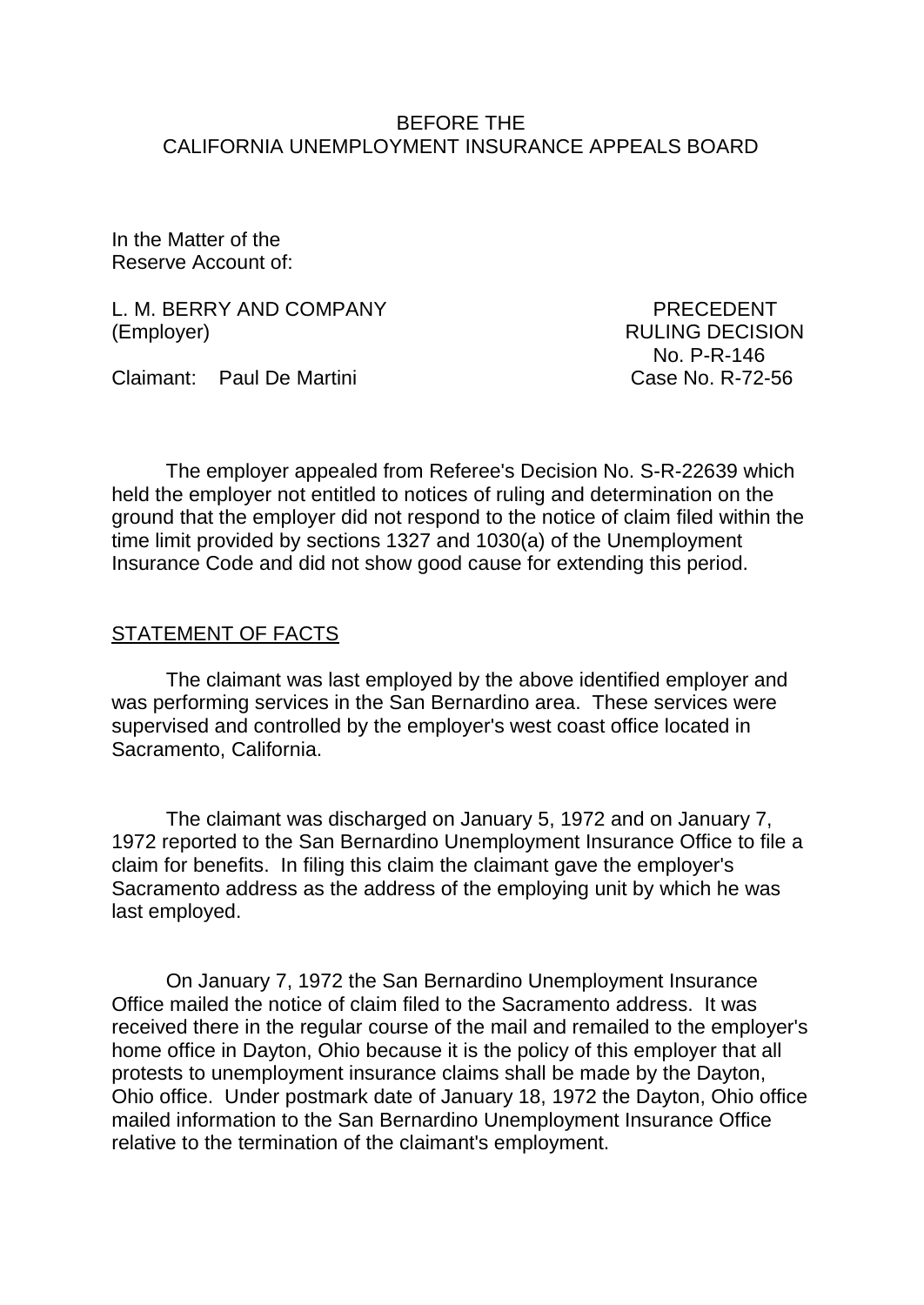On appeal to this board the employer contends that it has requested notices of claims to be mailed to the Dayton, Ohio office and the delay in responding to this notice of claim "is partly attributable to the actions of the Department."

### REASONS FOR DECISION

Section 1327 of the Unemployment Insurance Code reads as follows:

"A notice of the filing of a new or additional claim shall be given to the employing unit by which the claimant was last employed immediately preceding the filing of such claim, and the employing unit so notified shall submit within 10 days after the mailing of such notice any facts then known which may affect the claimant's eligibility for benefits."

Section 1328 of the code reads as follows:

"The facts submitted by an employer pursuant to Section 1327 shall be considered and a determination made as to the claimant's eligibility for benefits. The claimant and any employer who prior to the determination has submitted any facts or given any notice pursuant to Section 1327 and authorized regulations shall be promptly notified of the determination and the reasons therefor and may appeal therefrom to a referee within 10 days from mailing or personal service of notice of the determination. The 10-day period may be extended for good cause. The director shall be an interested party to all appeals."

Section 1030(a) of the code reads as follows:

"Any employer who is entitled under Section 1327 to receive notice of the filing of a new or additional claim may, within 10 days after mailing of such notice, submit to the department any facts within its possession disclosing whether the claimant left such employer's employ voluntarily and without good cause or was discharged from such employment for misconduct connected with his work, or whether the claimant was a student employed on a temporary basis and whose employment began within, and ended with his leaving to return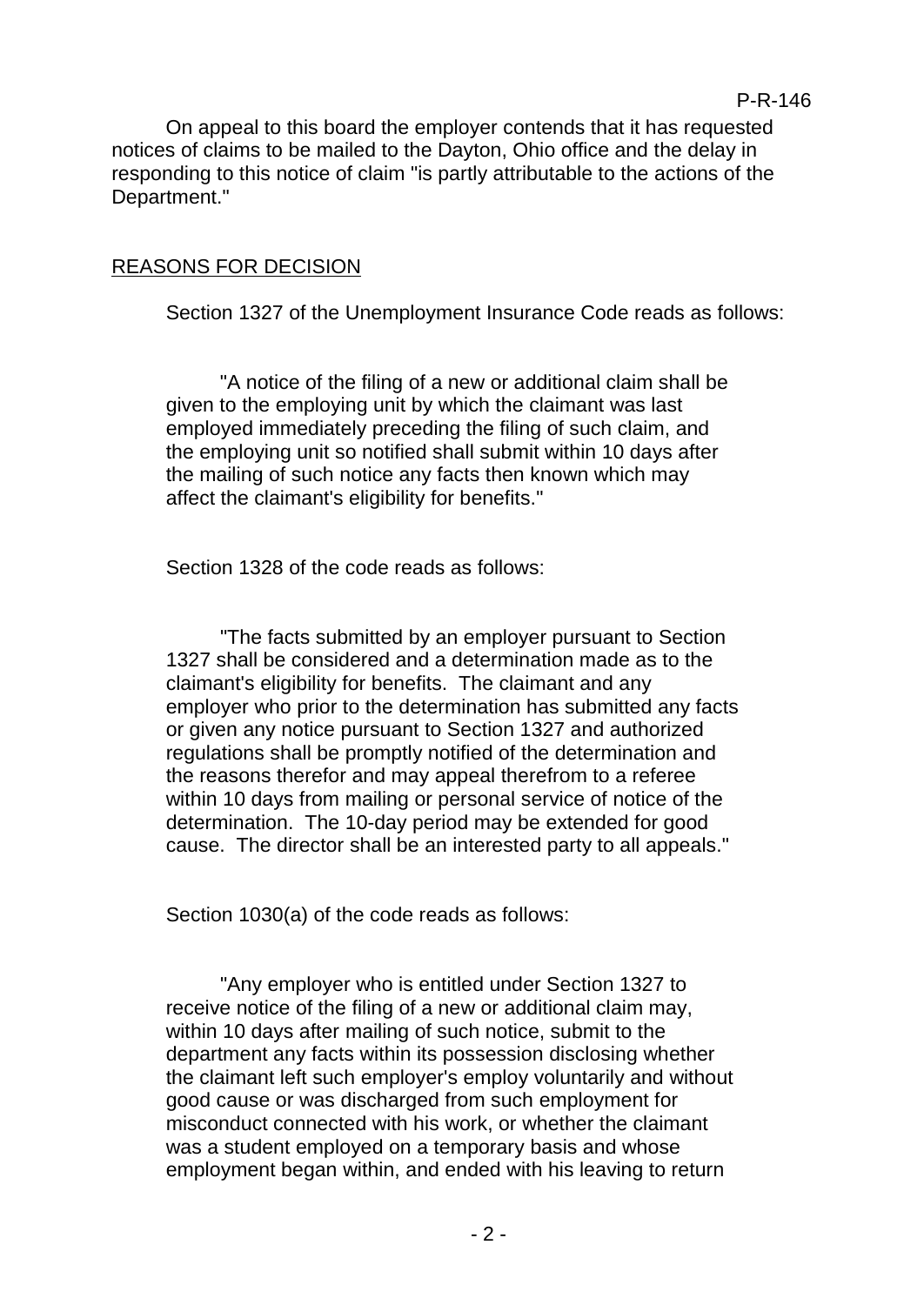to school at the close of, his vacation period. The period during which the employer may submit such facts may be extended by the director for good cause."

Regulations adopted by the Director of Employment to implement the above cited sections of the Unemployment Insurance Code are found at section 1327-1, Title 22, California Administrative Code. This section reads as follows:

"(a) An employing unit by which a claimant was last employed immediately preceding the filing of a new or additional claim and who is given notice of the filing of such claim as prescribed by Section 1327 of the code shall, within 10 days after the mailing of such notice as prescribed by Section 1327 of the code, submit to the department at the local office in which the claim was filed any facts then known which may affect the claimant's eligibility for benefits.

"(b) The last employing unit of a claimant shall also submit facts as required by Section 1333-1 of these regulations.

"(c) The submission by the last employing unit of facts to the department under this section shall comply with Section 1333-2 of these regulations.

"(d) The 10-day period prescribed by Section 1327 of the code within which the last employing unit shall submit facts may be extended in accordance with Section 1333-3 of these regulations."

There is nothing contained in the foregoing sections of the code or regulations to justify the conclusion that it is incumbent on the Department to establish in its local offices the procedure necessary for the mailing of the notice of filing of a new or additional claim to any particular office of an employing unit. As a matter of fact, such procedure would be administratively impossible to establish because the initial processing of claims for benefits and the mailing of notices of such claims is decentralized to the various offices of the Department located throughout the state. Of necessity, the local offices must mail notices of new or additional claims to the employing unit at the address given by the claimant. So long as such address is an established place of business of that employer and is staffed with personnel capable of handling, including forwarding, such document, "notice" is accomplished by receipt of such claim by that location. If an employer follows a policy, such as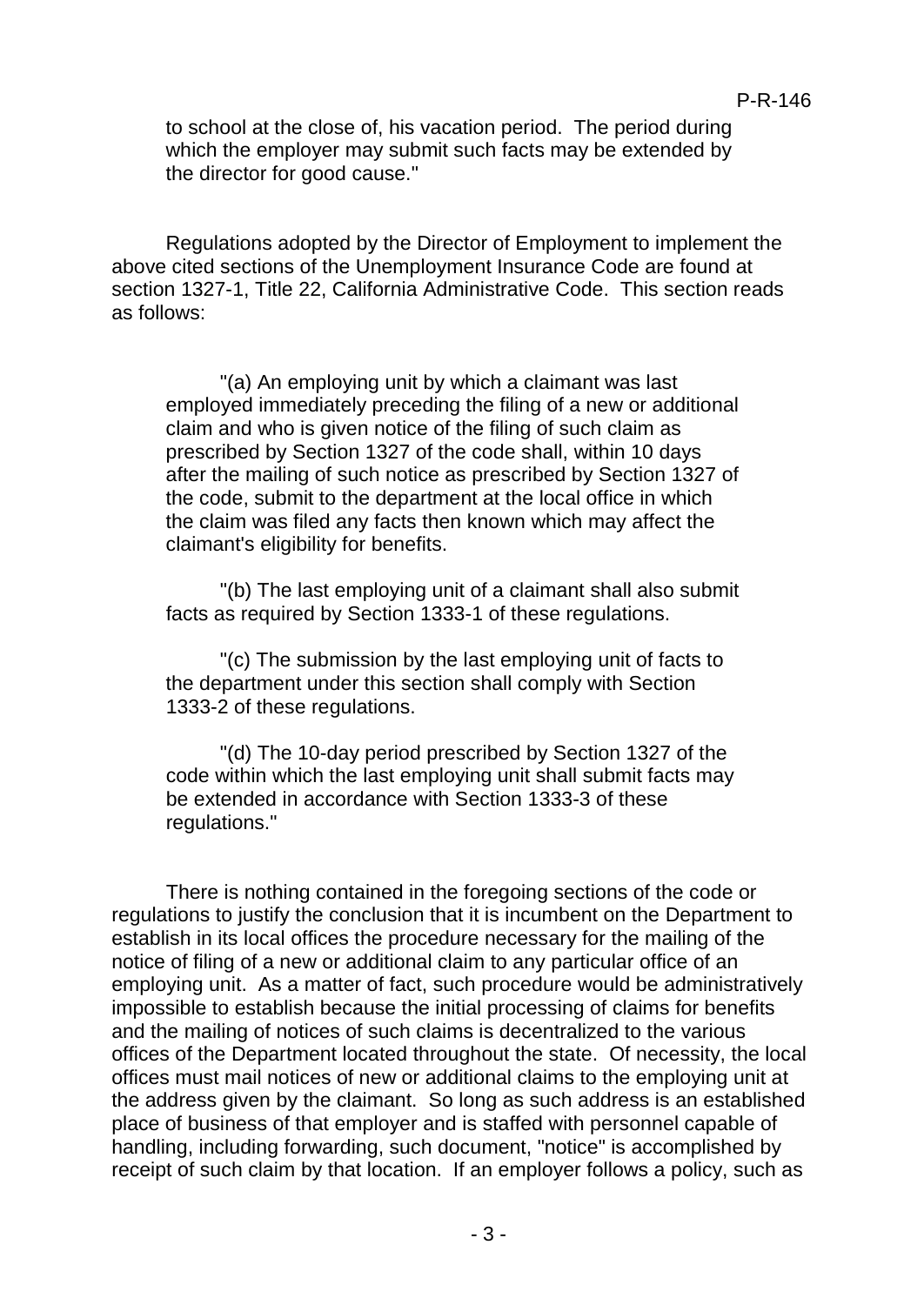this employer follows, to respond to notices of claims from a central location, it is incumbent on the employer to set up a procedure so that notices may be responded to within the time limit provided by law.

In the instant case the claimant was last employed by an established branch of the employer which admittedly received the notice of claim filed. The branch was manned by supervisorial personnel. We believe that this constitutes proper notice to the employer. The failure of the employer's local facility to forward this notice to its central office in time to respond within the period provided by law can only be presumed to stem from the interoffice procedure established by the employer in transmitting such notices and cannot be attributed to any action by the Department.

The employer was late in responding to the notice of claim filed and has not established good cause for extending the period in which to submit information. We therefore conclude, as did the referee, that the employer is not entitled to notices of ruling and determination.

### **DECISION**

The decision of the referee is affirmed. The employer is not entitled to notices of ruling and determination.

Sacramento, California, August 22, 1972

# CALIFORNIA UNEMPLOYMENT INSURANCE APPEALS BOARD

ROBERT W. SIGG, Chairman

CLAUDE MINARD

JOHN B. WEISS -Concurring (Written Opinion Attached)

# DISSENTING IN PART - Separate Opinion Attached

# DON BLEWETT

# CARL A. BRITSCHGI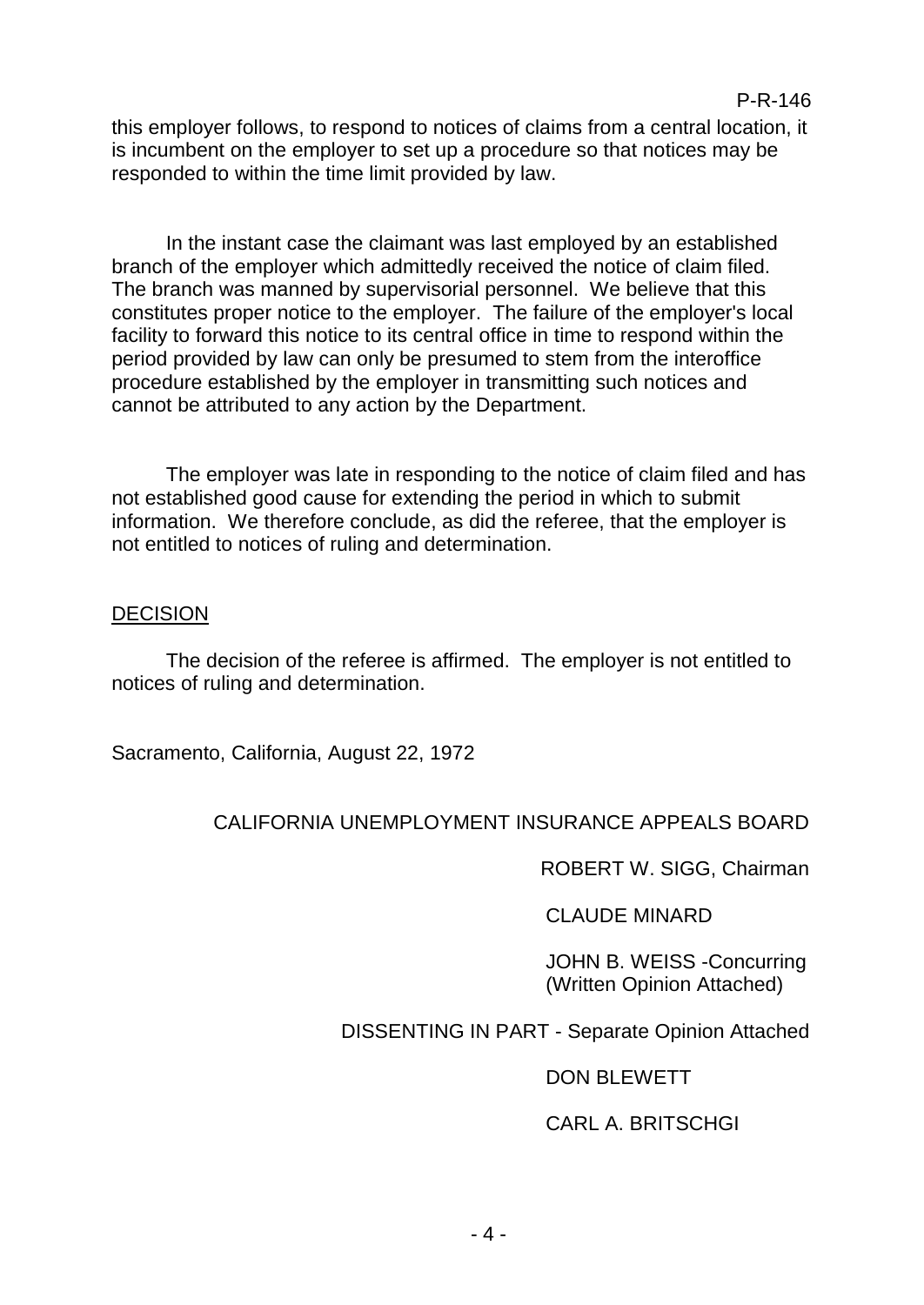## CONCURRING OPINION

I fully join my associates in the majority opinion, believing that nothing less can provide for procedural due process. As Justice Stewart, writing for the majority in Fuentes v. Shevin, 92 S. Ct. 1983 (1972), stated:

"For more than a century the central meaning of procedural due process has been clear: 'Parties whose rights are to be affected are entitled to be heard; and in order that they may enjoy that right they must be notified'. . . . It is equally fundamental that the right to notice and an opportunity to be heard 'must be granted at a meaningful time and in a meaningful manner.'"

Unless the employer can reasonably receive "notice," the rights that follow from it are meaningless. Here the employer had an established place of business staffed with capable personnel. He had "notice." That his internal procedures thereafter failed him must be his own responsibility. Fundamental procedural due process has been met.

JOHN B. WEISS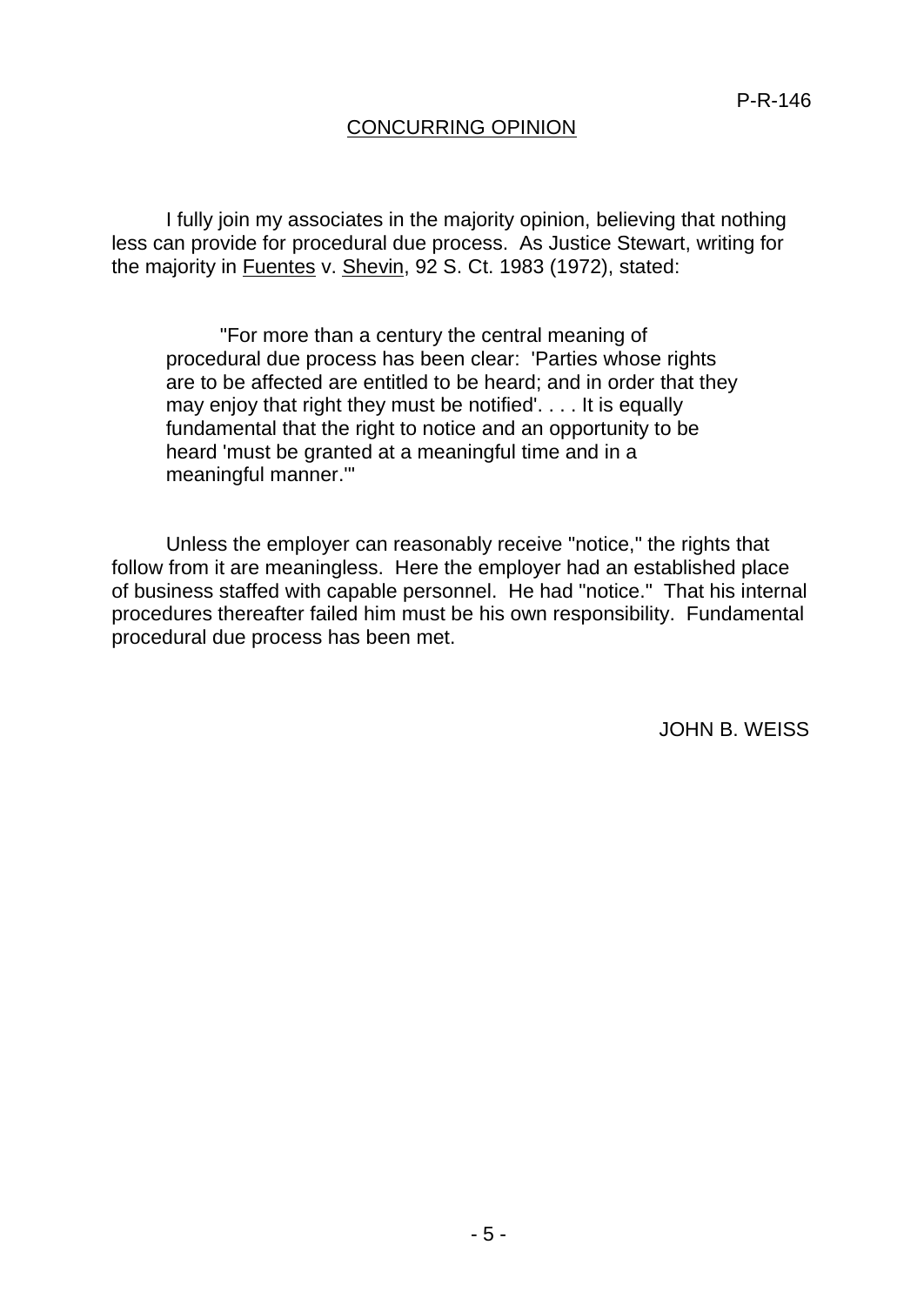## SEPARATE OPINION

We agree that this employer is not entitled to a notice of ruling or a notice of determination because the employer did not reply to the notice of claim filed within the statutory period and failed to establish good cause for extending the period in which to submit information to the Department. However, we do not agree with the following language contained in this decision:

". . . So long as such address is an established place of business of that employer and is staffed with personnel capable of handling, including forwarding, such document, 'notice' is accomplished by receipt of such claim by that location. . . ."

This statement is nothing more than dicta which provides a loophole to those employers who find it inconvenient to conform to the law as it is written. In addition this language is so vague as to be susceptible to any interpretation which at the moment might be convenient.

Although the legislature may not have anticipated a situation where an employer maintains many branch offices or stores, but has all of its bookkeeping activities in a centralized location, the legislature did anticipate that under certain conditions an employer would be unable to submit facts to the Department within 10 days following the mailing of the notice of claim filed. For this reason the law permits an employer to receive a notice of determination and/or notice of ruling even if the employer was late in responding to the notice of claim filed if the employer can establish good cause for extending the period. We believe that the law as it is now written is sufficient and we should not by dicta in our decision attempt to change the law. By applying the law as it is written procedural due process follows.

When an employer is late in submitting a response to a notice of claim filed we should be concerned with the question of whether good cause exists for extending the period in which to reply and not concern ourselves with whether the establishment to which the claim notice was directed was "staffed with personnel capable of handling . . . such documents" (whatever this may mean). Attention also is directed to section 1013 of the Code of Civil Procedure which reads in part as follows: